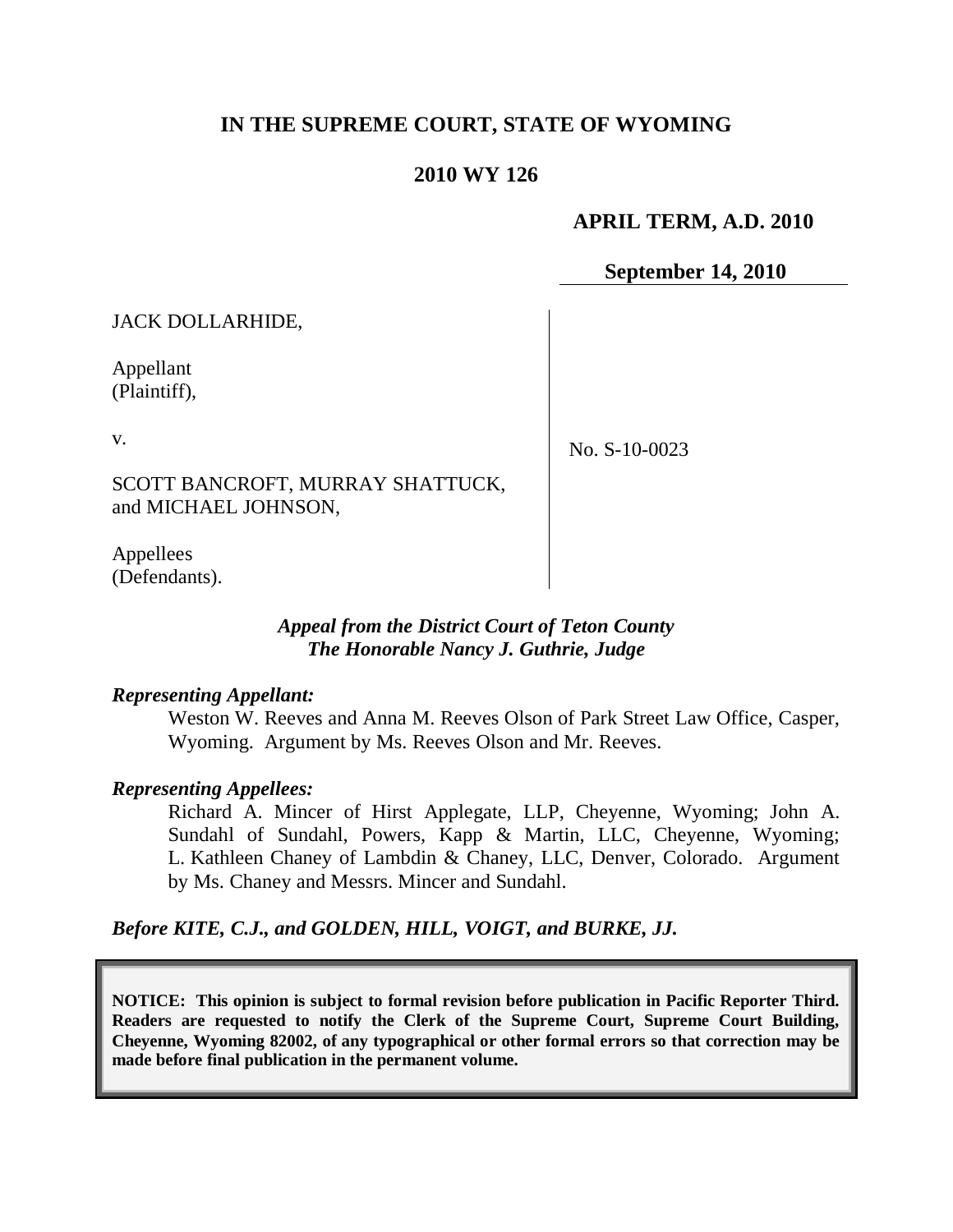### **VOIGT, Justice.**

[¶1] On August 3, 2001, while employed as a carpenter by Bancroft Construction, Inc., in Teton County, Wyoming, Jack Dollarhide (Dollarhide) was injured when the raised wooden platform upon which he was standing crashed to the ground. Dollarhide obtained benefits from the Wyoming Worker's Compensation fund, but also filed a coemployee liability action against Scott Bancroft (Bancroft), the owner of the company, and Murray Shattuck (Shattuck), the company's general construction superintendent. That action subsequently was consolidated with a similar action filed by Dollarhide against Michael Johnson (Johnson), the company's project superintendent.<sup>1</sup>

[¶2] After considerable delay, the first trial resulted in a mistrial due to certain comments made by Dollarhide's counsel during opening statements. The second trial resulted in a jury verdict in favor of Bancroft, Shattuck, and Johnson. In this appeal, Dollarhide challenges the granting of the mistrial and assessment of costs resulting therefrom, and the denial of his motion for entry of default based upon a pretrial change in Johnson's testimony. Finding no error, we affirm.

#### **ISSUES**

[¶3] 1. Did the district court abuse its discretion in granting Bancroft's motion for mistrial and assessing costs against Dollarhide?

2. Did the district court abuse its discretion in denying Dollarhide's motion for entry of default?

### **STANDARD OF REVIEW**

[¶4] • "The court's ruling on a motion for mistrial . . . is reviewed for an abuse of discretion." *Espinoza v. State*, 969 P.2d 542, 546 (Wyo. 1998), cert. denied, 528 U.S. 818, 120 S.Ct. 59, 145 L.Ed.2d 52 (1999); see also *Ross v. State*, 930 P.2d 965, 968 (Wyo. 1996). 
"Judicial discretion is a composite of many things, among which are conclusions drawn from objective criteria; it means a sound judgment exercised with regard to what is right under the circumstances and without doing so arbitrarily or capriciously." *Vaughn v.* 

<sup>&</sup>lt;sup>1</sup> Wyo. Stat. Ann. § 27-14-104(a) (LexisNexis 2009) provides that the rights and remedies of the Wyoming Worker's Compensation Act are exclusive in certain suits by employees against employers and co-employees, "unless the employees intentionally act to cause physical harm or injury to the injured employee." This Court has equated the concept of "intentionally act to cause physical harm or injury" to the concept of "willful and wanton misconduct." *Bertagnolli v. Louderback*, 2003 WY 50, ¶ 15, 67 P.3d 627, 632 (Wyo. 2003).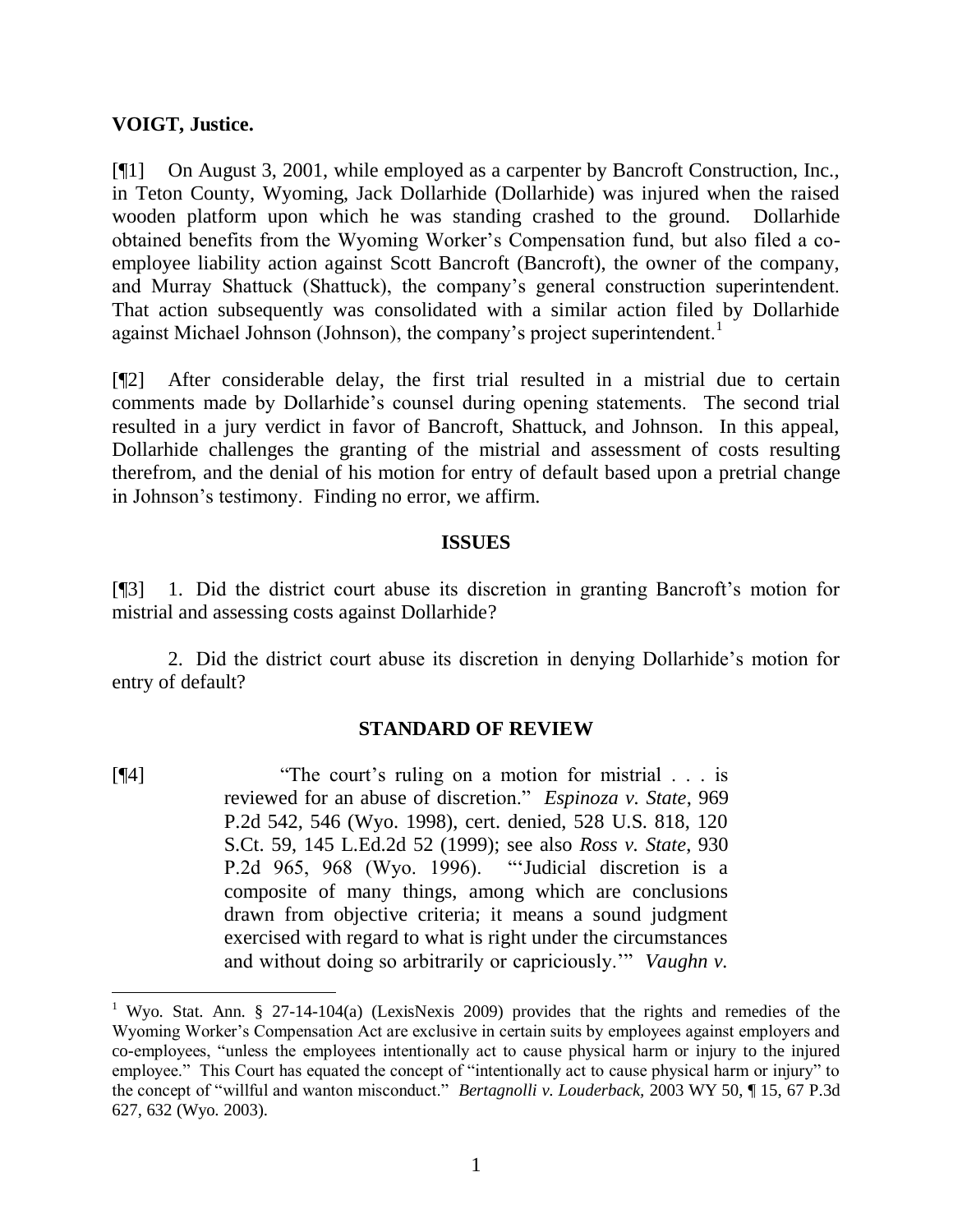*State*, 962 P.2d 149, 151 (Wyo. 1998) (quoting *Martin v. State*, 720 P.2d 894, 897 (Wyo. 1986)); see also *Stroup v. Oedekoven*, 995 P.2d 125, 128 (Wyo. 1999).

> In determining whether there has been an abuse of discretion, we focus on the "reasonableness of the choice made by the trial court." *Vaughn*, 962 P.2d 149, 151 (Wyo. 1998). If the trial court could reasonably conclude as it did and the ruling is one based on sound judgment with regard to what is right under the circumstances, it will not be disturbed absent a showing that some facet of the ruling is arbitrary or capricious.

*Jordan v. Brackin*, 992 P.2d 1096, 1098 (Wyo. 1999).

*Hannifan v. Am. Nat'l Bank of Cheyenne*, 2008 WY 65, ¶ 36, 185 P.3d 679, 693 (Wyo. 2008) (quoting *Terry v. Sweeney*, 10 P.3d 554, 557 (Wyo. 2000)). We also review the granting of costs as a sanction under the same standard. *Goglio v. Star Valley Ranch Ass'n*, 2002 WY 94, ¶ 38, 48 P.3d 1072, 1085 (Wyo. 2002); *Welch v. Hat Six Homes*, 2002 WY 81, ¶ 10, 47 P.3d 199, 202 (Wyo. 2002); *Snyder v. Lovercheck*, 2001 WY 64, ¶ 6, 27 P.3d 695, 697 (Wyo. 2001). Where egregious discovery abuse, or similar misconduct, has occurred, the discretion to impose sanctions may include the power to strike pleadings and to enter a default. *Stanley Shenker & Assocs. Inc. v. World Wrestling Fed'n Entm't, Inc.*, 844 A.2d 964, 973 (Conn. Super. Ct. 2003); *Pope v. Fed. Express Corp.*, 974 F.2d 982, 984 (8th Cir. 1992); *Combs v. Rockwell Int'l Corp.*, 927 F.2d 486, 488 (9th Cir. 1991).

### **FACTS**

[¶5] On August 3, 2001, Dollarhide was working for the company building a residence in Teton County. At some point on that date, he and another employee got onto a wooden platform fitted with guardrails, which platform—sometimes called a "manbasket"—was then raised approximately twelve to fifteen feet in the air on the tines of a forklift so the men could attach two beams to the ceiling. The man-basket came apart, and both men fell to the ground, with Dollarhide receiving serious injuries. These basic facts are not in dispute.

[¶6] Dollarhide sued Bancroft, the company's owner, and Shattuck, the company's general construction superintendent. Later, that lawsuit was consolidated with his separate suit against Johnson, the project superintendent. The gist of the cause of action against all three men was that they acted intentionally or in willful and wanton disregard of the known and obvious risks presented by elevating workers off the ground on a flimsy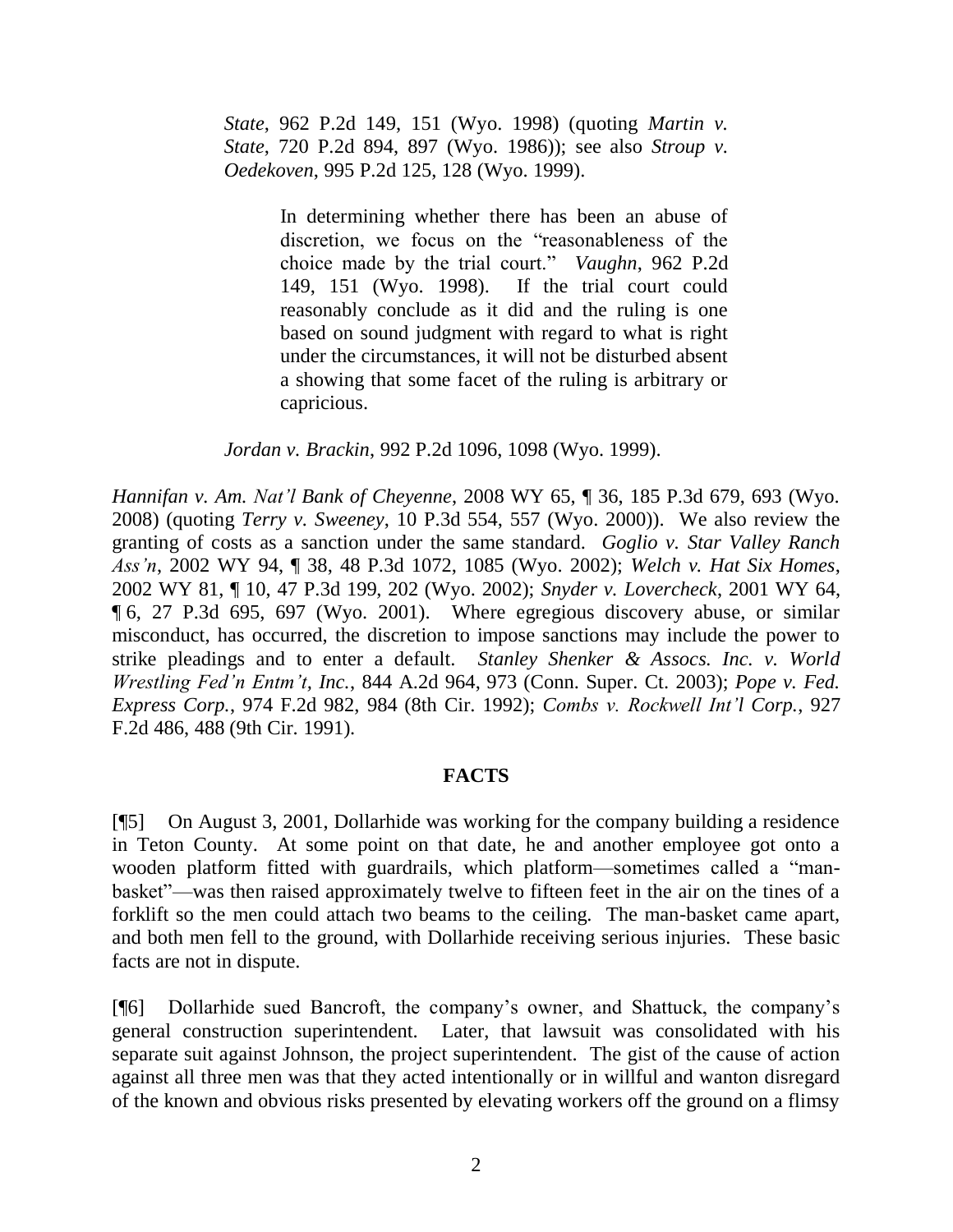wooden platform. This being the central issue of the case, the two focal questions became whether such was the company practice, and if so, what each man knew about the practice prior to the accident.

[¶7] In their Answers to Dollarhide's Complaints, Bancroft, Shattuck, and Johnson generally denied the allegations, and specifically denied that Dollarhide was directed to use the man-basket. More significantly, in support of a Motion for Summary Judgment, Bancroft and Shattuck relied upon their own affidavits, and Johnson's affidavit, to set forth, *inter alia*, the following "facts":

1. Before work began on the day of the accident, Johnson instructed the workers to use scaffolding to install the beams, and the workers verbally acknowledged such instruction.

2. Scaffolding was present at the job site for such purpose.

3. During Johnson's temporary absence from the job site, the workers decided on their own to use the wooden man-basket.

4. Neither Bancroft nor Shattuck was physically present at the job site on the date Dollarhide was injured, and neither man had any knowledge prior to the accident that company employees would use the wooden platform in the manner it was used.

5. Neither Bancroft nor Shattuck were ever advised by any employee that a dangerous condition existed because employees were using the wooden platform in the manner it was used.

6. In addition to the above statements, Johnson also specifically swore in his affidavit that the wooden platform was never intended to be used as it was being used when Dollarhide was injured, but was constructed for the sole purpose of transporting tools at the job site.

[¶8] This version of events had one central theme: it was not company policy or practice to use the wooden platform as a "man-basket," and Dollarhide was not authorized or instructed to use it in that manner. The defendants perpetuated this theme in affidavits, depositions, and other discovery responses. In support of his own Motion for Summary Judgment after he was brought in as a defendant, Johnson presented the same defense, and utilized many of the same discovery documents. In his deposition taken in 2008, he repeated the statements he made in his 2005 affidavit; that is, he claimed that not only had he not instructed Dollarhide to use the wooden platform as a man-lift, he had never seen any company employees elevated in a wooden platform.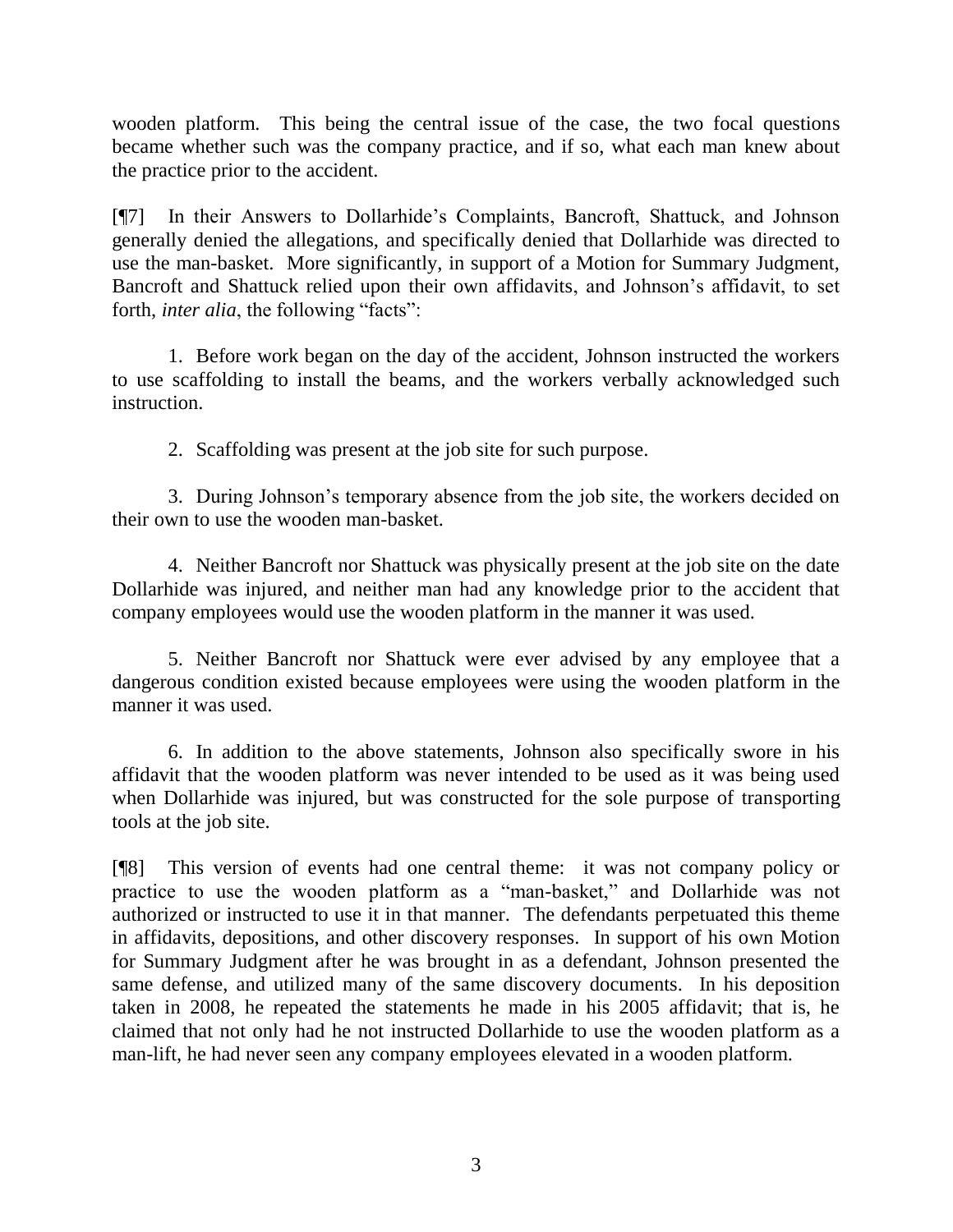[¶9] Without opining as to fault, we will simply say that the tortuous pretrial progress of this case is not a model to be followed.<sup>2</sup> The incident occurred on August  $3$ , 2001. The first Complaint was filed on August 29, 2003. The discovery process, dispositive motions, changes in legal representation, a dismissal for failure to prosecute, and an appeal to this court caused considerable delay in getting to trial.<sup>3</sup> See Dollarhide v. *Bancroft*, 2008 WY 113, 193 P.3d 223 (Wyo. 2008) (reversal of the dismissal). Finally, the final pretrial conference was scheduled for April 20, 2009, and the trial was scheduled to begin on May 18, 2009.

[¶10] Just prior to the pretrial conference, the events that gave rise to the case in its present posture began to unfold. Citing "professional considerations" and Rule  $1.16(a)(1)$  of the Wyoming Rules of Professional Conduct for Attorneys at Law, the defendants' attorneys moved on April 16, 2009, to be allowed to withdraw from the case. 4 That motion was granted, and several new lawyers appeared separately for the three defendants. The trial was reset for August 10, 2009. On May 26, 2009, Johnson's new counsel sent a "correction page" to all counsel and to the court reporter who had reported Johnson's deposition eleven months earlier. Set out below is Johnson's original deposition testimony, along with the change made to each pertinent answer:

- Q. During the time that you worked for Bancroft Construction, did they – did you ever observe Bancroft use a wooden platform to raise workers up in the air to work?
- A. No. [*Changed to: "Yes, workers used wooden platforms."*]
- Q. Never?

- A. Never. [*Changed to: "Bancroft Construction used wooden platforms on several occasions."*]
- Q. Not on any of the jobs that you worked on?
- A. While I was there, no. [*Changed to: "I did witness the usage* **[sic]** *of wooden platforms."*]

 $2^2$  The Court notes that none of the parties' present counsel were involved in the early stages of the case.

<sup>&</sup>lt;sup>3</sup> Bancroft and Shattuck filed a Motion for Summary Judgment on August 5, 2005, and after he was brought into the action, Johnson did the same on August 22, 2008. The former was denied on February 27, 2006, and the latter was denied on October 1, 2008. More will later be said about these motions and orders.

 $4$  Rule 1.16(a)(1) requires a lawyer to withdraw from representation if "the representation will result in violation of the rules of professional conduct or other law[.]"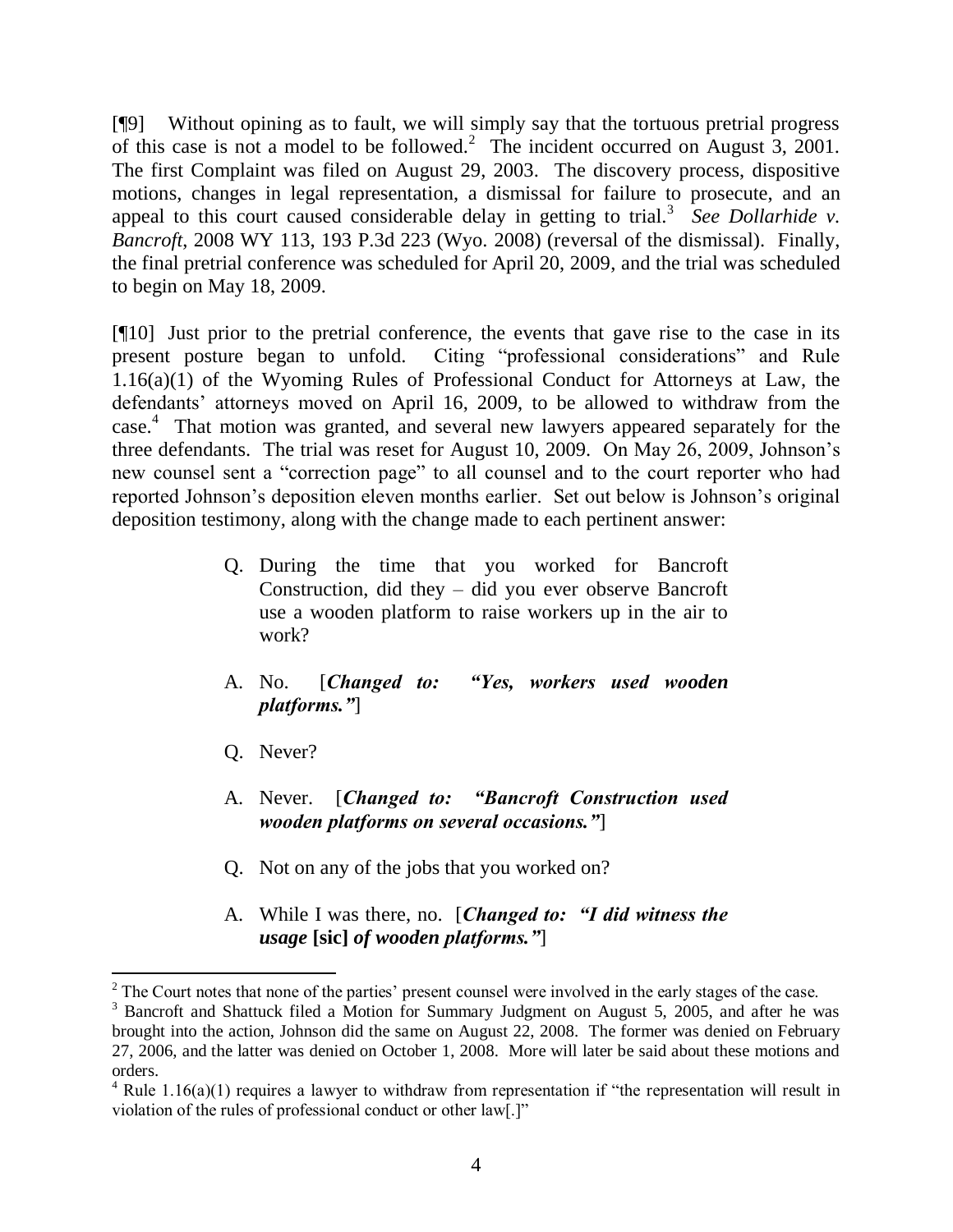- Q. Okay. Did you ever see or observe any Bancroft employees be raised up by a forklift in a steel or metal basket to work?
- A. Yes.
- Q. Okay. But never in a wooden or on a wooden platform or wooden pallet or anything like that?
- A. No. [*Changed to: "Yes. Wooden platform."*]
- . . . .
- Q. Sure. Would it be fair to say that you never observed any Bancroft employees working aboveground from a forklift, unless they were in a metal basket?

# A. Correct. [*Changed to: "Not correct. Wooden platforms were used to work from."*]

[¶11] This dramatic change in Johnson's testimony concerning the primary issue of the case caused Johnson's deposition to be re-opened on June 22, 2009. During the deposition, Johnson testified that, a few weeks before his original attorneys withdrew from the case, he had a conversation with them about changing his prior deposition testimony. In addition, during a break in the deposition, Johnson's attorney presented to Dollarhide's attorney a packet of previously undisclosed photographs, some of which were taken at the job site in 2001 by the project architect, and which show the wooden man-basket that had collapsed. Johnson's original attorneys had received the photographs from the architect at approximately the same time that they discussed with Johnson changing his deposition testimony.

[¶12] The jury trial began on August 10, 2009. That afternoon, in his opening statement to the jury, Dollarhide's counsel made the following comments following a lengthy statement about Bancroft Construction's use of wooden man-baskets and Johnson's change in testimony:

> Let me tell you why this is so serious. In 2005 Shattuck and Bancroft filed their statements and copies of their Depositions with Judge Guthrie and on the basis of their sworn testimony told her throw the case out, *she didn't do it*. And in 2008 Michael Johnson with copies – filed a motion with copies of his affidavit, his answers to interrogatories, his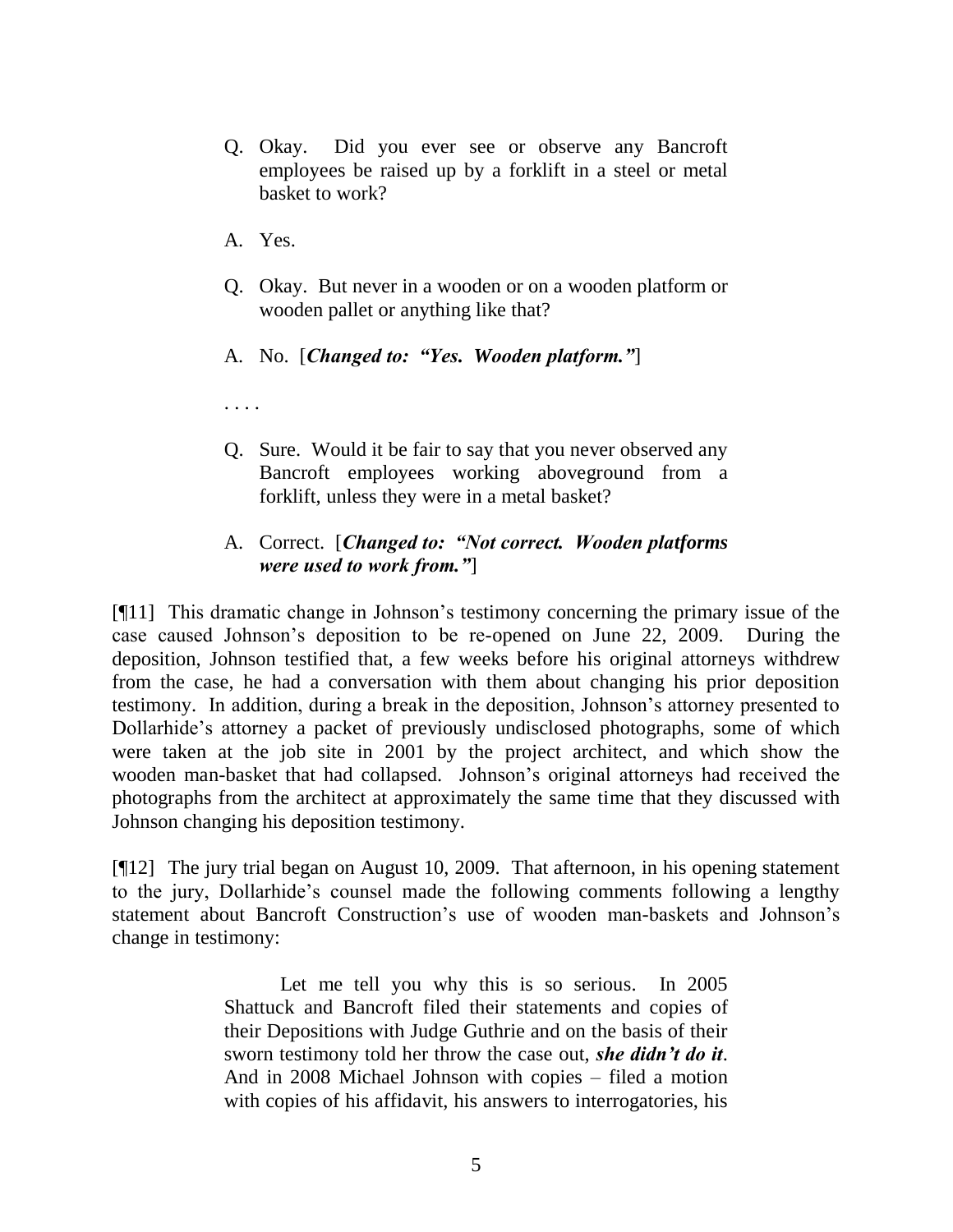2008 deposition, depositions of Shattuck and Bancroft, all of which say [Dollarhide], it's your fault, you didn't do what we told you to do and asked Judge Guthrie to throw the case out, *she didn't do it*.

Michael Johnson retracted his testimony only after he learned that carpenters who worked on his crew were going to be willing to come forward and say that ain't so. And the question I'm going to ask him, which he can think about tonight, *if Judge Guthrie had thrown the case out saying the unanimous evidence is [Dollarhide] screwed up* would you have told anybody, Mr. Johnson, that a ruling was based on your lie? That's the question to which I want to get an answer in this case.

(Emphasis added.)

[¶13] No defense attorney objected to these comments at the time they were made, but before defense opening statements began, Bancroft's counsel moved for a mistrial based, among other things, on the contention that these comments "suggested to the jury that you [Judge Guthrie] think that it's a good lawsuit and they should too." The following morning, after allowing counsel to argue the matter, the district court granted the mistrial motion, concluding that the prejudice resulting from the statement could not be overcome with a curative instruction. On August 24, 2009, Bancroft filed a Motion for Sanctions based upon the mistrial. Bancroft sought \$7,883.75 for expenses related to the aborted trial. On the following day, the district court entered an order taking the motion under advisement pending resetting and completion of the jury trial.

[¶14] Stepping back in time a few days before the filing of the just-mentioned motion and order, we will now briefly describe the events that led to the second issue presently before this Court. On August 17, 2009, less than a week after the mistrial was granted, Dollarhide filed a motion entitled "Plaintiff's Motion for Sanctions, for Order Requiring Supplementation of Defendants' Discovery Responses and for Remedial Measures Required by Wyoming Rules of Professional Conduct 3.3." In that motion, Dollarhide asked the district court to enter default against all three defendants as a sanction for their reliance upon Johnson's perjured testimony throughout the pretrial proceedings. In the same order in which the district court took Bancroft's sanctions motion under advisement, the same was done with Dollarhide's motion.

[¶15] The second trial began on August 31, 2009, and on September 8, 2009, the jury returned a verdict in favor of the defendants. That verdict is not the subject of this appeal. Rather, in addition to the grant of a mistrial and the denial of a default, Dollarhide appeals the district court's resolution of the parties' motions for sanctions. On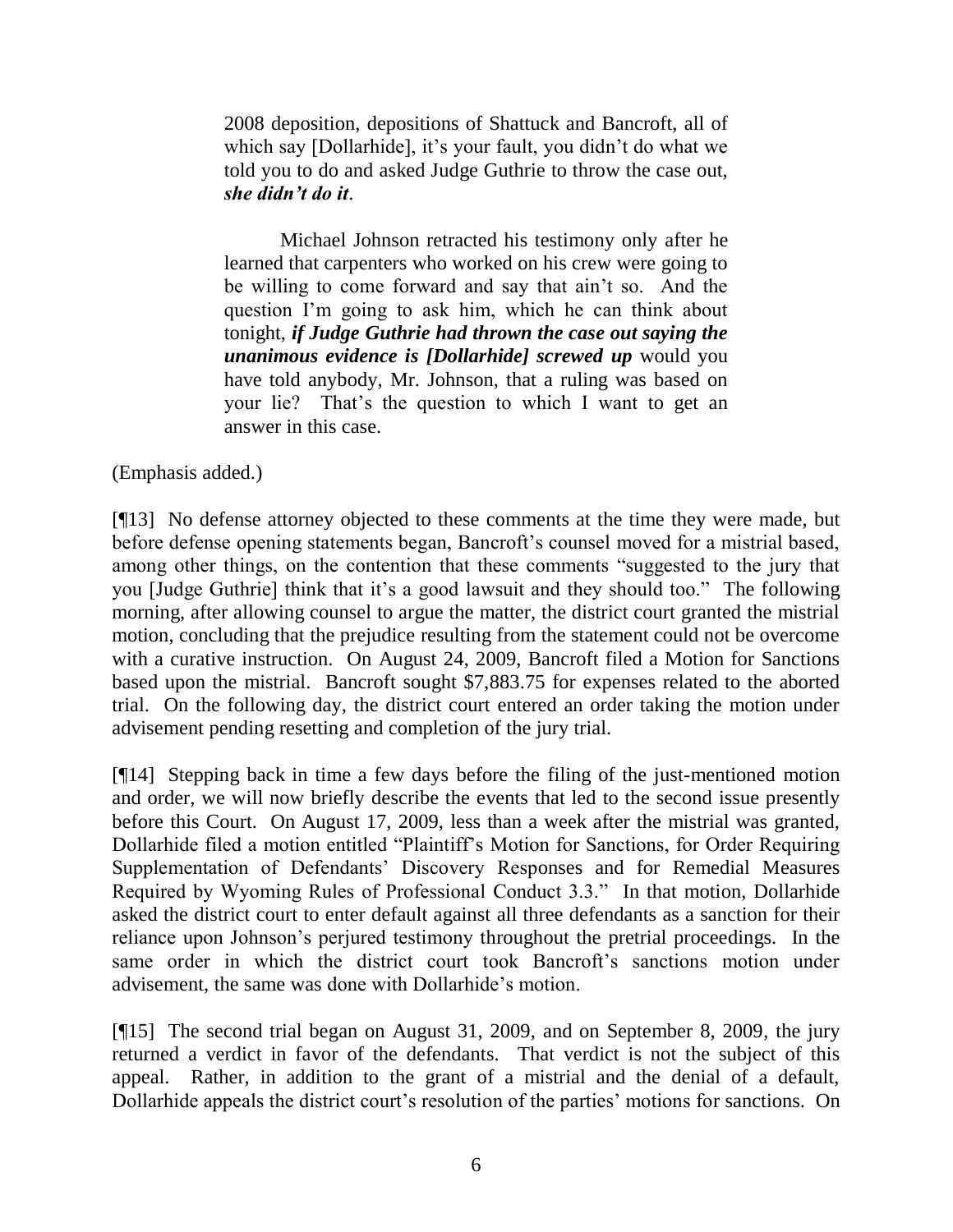November 13, 2009, the district court entered an order entitled "Re-Entry of Judgment, Award of Costs, and Order on Motions for Sanctions." After consideration of the parties' conduct throughout the pretrial and trial proceedings, and consideration of the verdict, the district court ordered as follows:

1. Dollarhide was to pay Teton County \$2,235.45 for jury costs attributable to the mistrial.

2. The defendants were to pay Dollarhide \$450.78 for the costs of the trial continuance occasioned by the change in defense counsel.

3. Dollarhide was ordered to pay Bancroft \$2,844.47, Shattuck \$778.18, and Johnson \$3,537.42 as costs resulting from the defense verdict in the second trial.

4. Dollarhide was awarded nothing as a result of Johnson's perjured testimony, and the defendants were awarded nothing as a result of the mistrial.

# **DISCUSSION**

## *Did the district court abuse its discretion in granting Bancroft's motion for mistrial and assessing costs against Dollarhide?*

[¶16] The gravamen of the mistrial motion, as well as the district court's rationale for granting the motion, was that Dollarhide's counsel had irrevocably tainted the jury by telling it, in effect, that Judge Guthrie had found Dollarhide to have a valid case against the defendants. The reason that we must affirm the district court is that it is impossible to show that the mistrial decision was unreasonable or arbitrary or capricious under these circumstances. While it is the law that "[g]ranting a mistrial is an extreme and drastic remedy that should be resorted to only in the face of an error so prejudicial that justice could not be served by proceeding with trial[,]" it is also the law that "[t]he trial court is also in the best position to assess the prejudicial impact of such error." *Warner v. State*, 897 P.2d 472, 474 (Wyo. 1995); *see also Martin v. State*, 2007 WY 2, ¶ 19, 149 P.3d 707, 712 (Wyo. 2007). We are in no position to second-guess the trial court's on-site, real-time assessment.<sup>5</sup> Dollarhide argues that, "even if the statement was improper, it could have been cured by an instruction." Obviously, we also are in no position to test the accuracy of that assumption.

<sup>&</sup>lt;sup>5</sup> In one sense, once a mistrial has been granted, that issue is moot because that jury has been released and another trial has taken place, meaning that "any determination made at this juncture by this Court would have no practical effect on that outcome." *State v. Newman*, 2004 WY 41, ¶ 24, 88 P.3d 445, 454 (Wyo. 2004). In such case, the only surviving issue may be the assessment of costs or sanctions.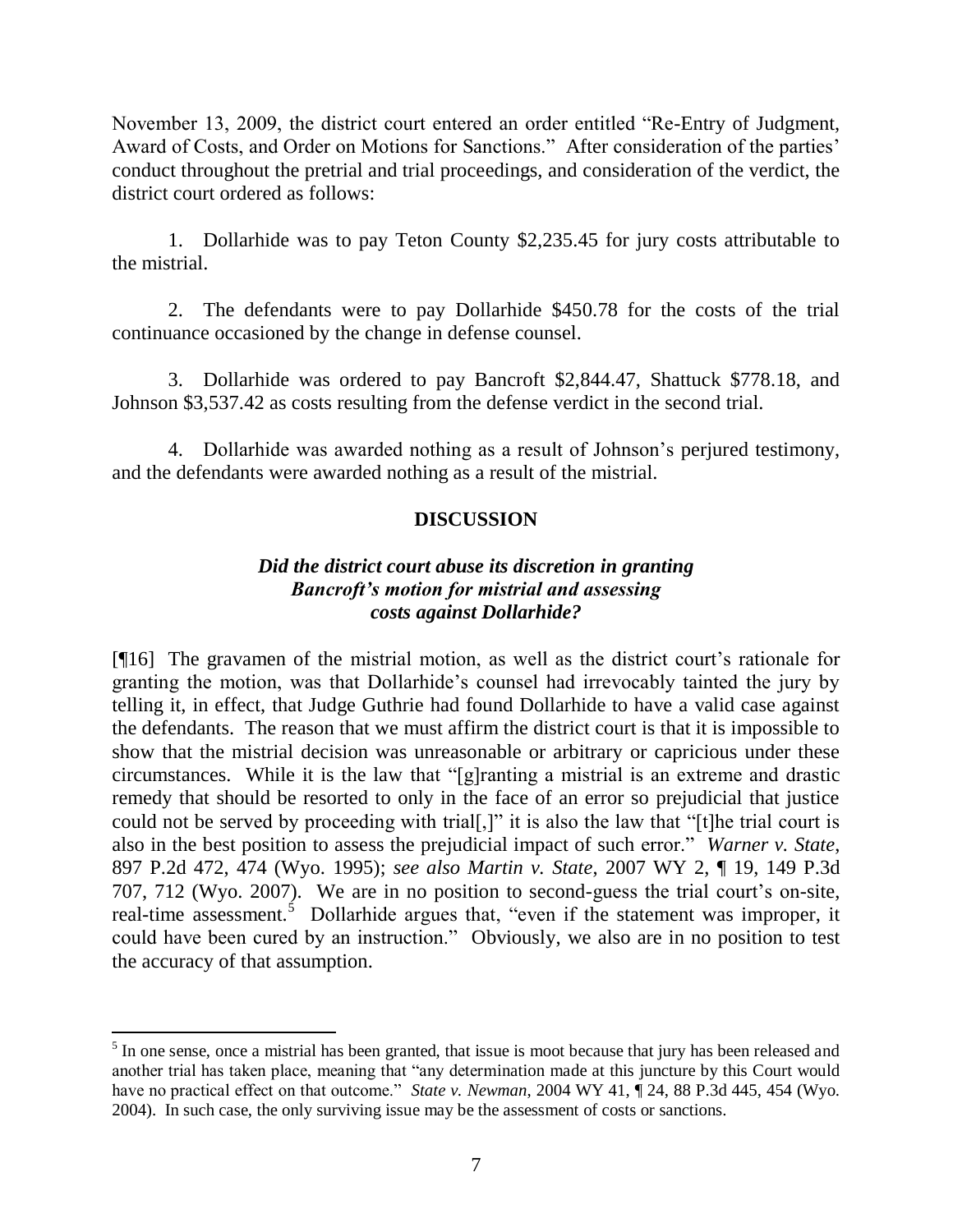[¶17] Although not exactly the same, the facts of this case are similar to the facts in *State Farm Mutual Auto Insurance Co. v. Resnick*, 636 So.2d 75 (Fla. Dist. Ct. App. 3d Dist. 1994), where the appellate court reversed the trial court's denial of a mistrial motion where the plaintiff's counsel during opening statement told the jury that "the judge has already determined that [the defendant] didn't have [proof of delivery of a notice]." *Id.* at 76. In reversing, the appellate court concluded that

> the remarks by [plaintiff's] counsel were such that an objection and instructions to disregard them could not cure the resulting prejudice. The trial judge is the dominant figure responsible for the management, direction, and control of the proceedings. In the adversary system, the jury looks to the trial judge for guidance. A comment of this nature, made at the beginning of the proceedings, can have a marked tendency to influence a jury in its analysis of the issue. We find the harm engendered by the comment made during opening statement is sufficiently pervasive and prejudicial to negate any curative value the judge's subsequent instructions might have had.

*Id*. at 77 (internal citations omitted). The same can be said of the case *sub judice*.

[¶18] As mentioned above, we also review the award or denial of costs and sanctions after a mistrial for an abuse of discretion. *See supra* ¶ 4. In the instant case, the district court ordered Dollarhide to pay \$2,235.45 to Teton County for the jury costs attributable to the mistrial, but it denied the defendants' request for costs and attorney's fees in the amount of \$29,044.31, likewise attributable to the mistrial. U.R.D.C. 503(b) provides as follows:

> (b) When a mistrial is caused by any party, the court may order that the party, or parties, reimburse the proper fund for fees and mileage paid to the witnesses, jurors and bailiffs for their attendance.

In other words, the district court clearly had the authority to order Dollarhide to pay the jury costs. As to sanctions, Dollarhide certainly has no complaint that the district court did not also order him to pay the \$29,044.31 sought by the defendants for his having caused the mistrial. Under these circumstances, we would be hard-pressed to find the district court's assessment to be unreasonable, arbitrary, or capricious. As with the mistrial decision itself, the decision as to costs is a matter for the trial court's discretion. We see no abuse of that discretion here.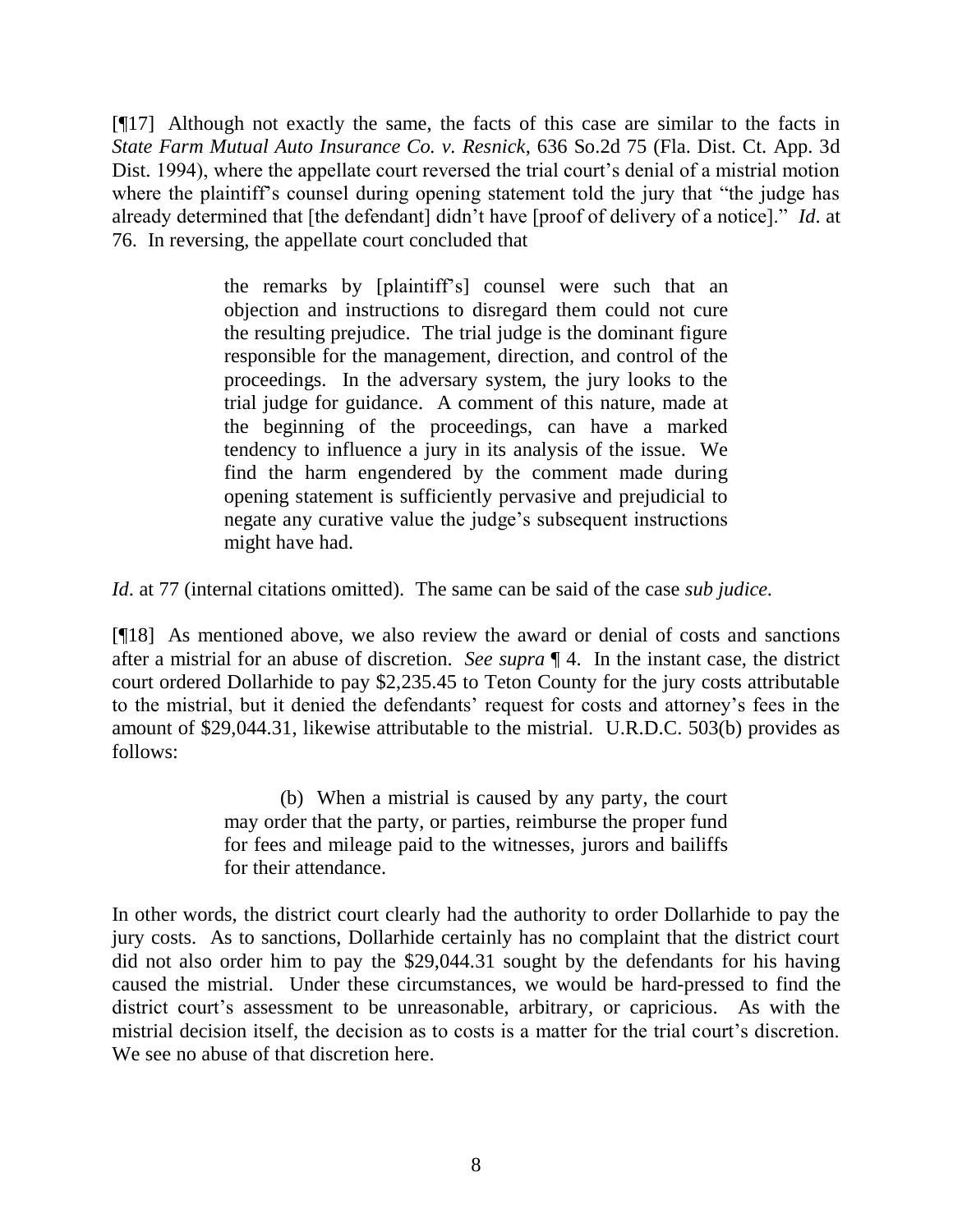# *Did the district court abuse its discretion in denying Dollarhide's motion for entry of default?*

[¶19] After the mistrial brought an end to the first trial, and before the second trial started, Dollarhide filed a motion requesting, among other things, that the district court enter a default against the defendants on the issue of liability because of the last-minute change in Johnson's testimony. The district court took the motion under advisement until after the second trial. In its post-trial Re-Entry of Judgment, Award of Costs, and Order on Motions for Sanctions, the district court found that Johnson had admitted perjury and had changed his testimony, but that neither Bancroft nor Shattuck ever admitted perjury or changed his testimony. In regard to the latter two defendants, the district court stated:

> However, it is difficult for the Court to comprehend that the owner and general supervisor of a successful construction company—who had both been involved in the construction industry most of their adult lives—were so out of touch with the operations at their construction jobs that they were unaware that wooden platforms were being used to elevate workers.

The court then concluded that either Johnson alone, or in concert with the other defendants "perpetrated a fraud on the Court since 2005 with the false testimony that wooden platforms were not used as man-baskets on Bancroft construction sites." In the end, the district court resolved its apparent indecision as to the culpability of Bancroft and Shattuck by sanctioning all three defendants for the "fraud on the Court." The sanction was the denial to the defendants of their costs and attorneys' fees in the amount of \$29,044.31.

[¶20] That brings us to the nub of Dollarhide's argument—he contends that monetary sanctions are simply insufficient in the face of perjury, especially where that perjury lies at the heart of a "fraud on the court." Dollarhide cites *Hazel-Atlas Glass Co. v. Hartford-Empire Co*., 322 U.S. 238, 64 S.Ct. 997, 88 L.Ed. 1250 (1944) (*overruled on other grounds by Standard Oil Co. v. United States*, 429 U.S. 17, 97 S.Ct. 31, 50 L.Ed. 21  $(1976)$ , as being the first case to recognize what has come to be known as the "fraud on the court" doctrine. In *Hazel-Atlas*, the lower court's denial of a post-trial motion for relief from judgment was reversed by the Supreme Court because tampering with the administration of justice cannot be tolerated.  $Id$ . at 246, 64 S.Ct. at 1001.<sup>6</sup> It has been said that "fraud on the court" occurs "where it can be demonstrated, clearly and convincingly, that a party has sentiently set in motion some unconscionable scheme calculated to interfere with the judicial system's ability to impartially adjudicate a matter

<sup>6</sup> *Hartford-Empire* had obtained a patent, and later won a patent infringement suit, by submitting a fraudulent trade journal to both the patent office and the court. *Id*. at 240-41, 64 S.Ct. at 998-99.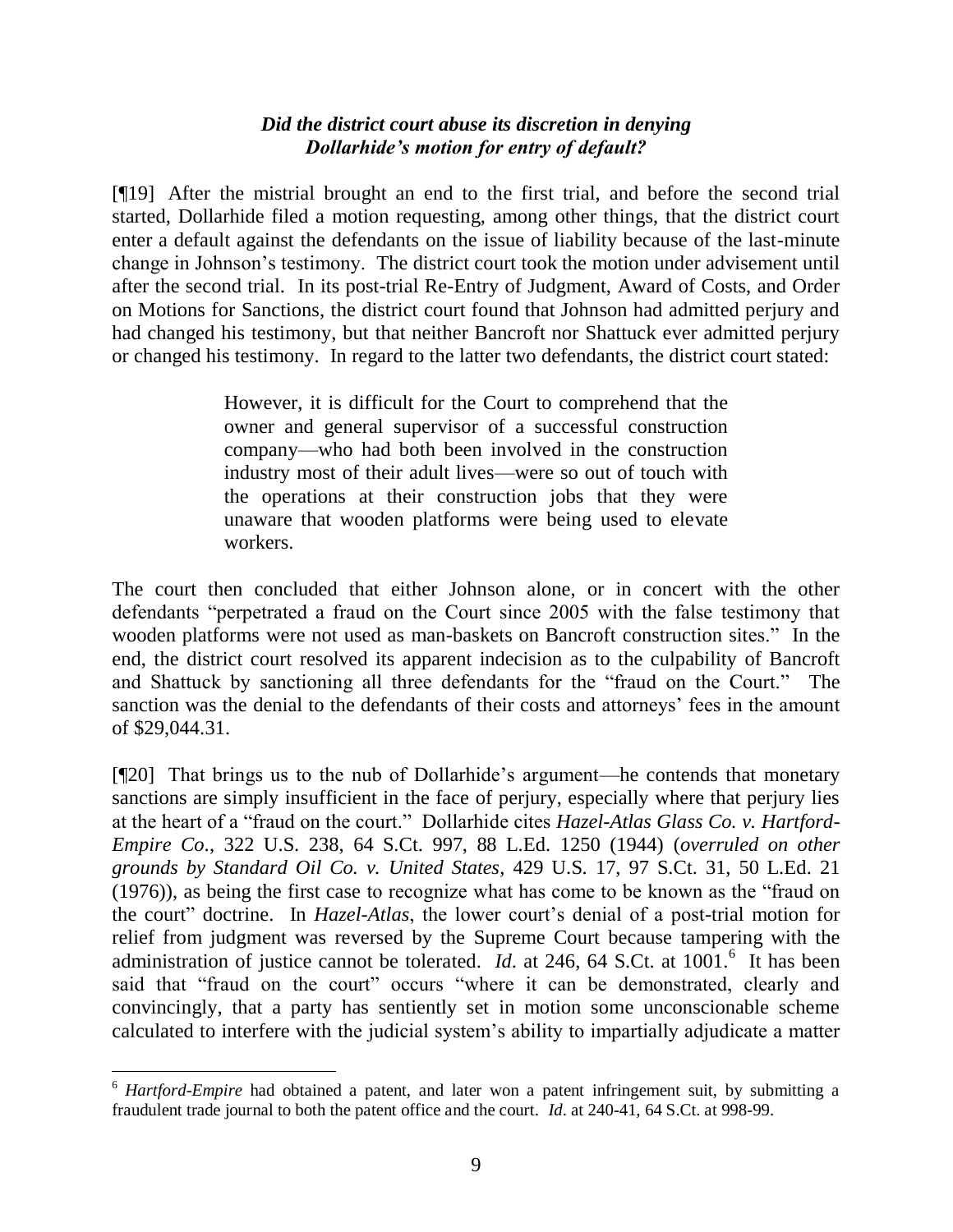by improperly influencing the trier or unfairly hampering the presentation of the opposing party's claim or defense." *Aoude v. Mobil Oil Corp.*, 892 F.2d 1115, 1118 (1st Cir. 1989).

[¶21] Many courts have recognized that courts possess the inherent authority to strike claims, or to strike answers, or to enter default, as sanctions for severe litigation abuse. *See, e.g., Campos v. Correction Officer Smith*, 418 F. Supp.2d 277, 279 (W.D. N.Y. 2006) (complaint dismissed where plaintiff knowingly presented a falsified exhibit); *Vargas v. Peltz*, 901 F. Supp. 1572, 1579 (S.D. Fla. 1995) (complaint dismissed where plaintiff fabricated evidence and committed perjury); *Sun World, Inc. v. Lizarazu Olivarria*, 144 F.R.D. 384, 389 (E.D. Cal. 1992) (default entered against defendants who submitted fraudulent documents and committed perjury); *Aoude*, 892 F.2d at 1118 (claim dismissed where plaintiff attached a "bogus" agreement to the complaint); *Eppes v. Snowden*, 656 F. Supp. 1267, 1279 (E.D. Ky. 1986) (answer and counterclaim stricken because defendant submitted backdated documents). Such severe sanctions should be available not just as punishment, but also as a deterrent to others from such conduct. *See Pearson v. First NH Mortg. Corp.*, 200 F.3d 30, 42 n.7 (1st Cir. 1999); *Nat'l Hockey League v. Metro. Hockey Club, Inc.*, 427 U.S. 639, 643, 96 S.Ct. 2778, 2781, 49 L.Ed.2d 747 (1976).

 $[\P{22}]$  The phrase "inherent authority" in this context describes those powers that "are necessary to the exercise of all others." *Roadway Express, Inc. v. Piper*, 447 U.S. 752, 764-65, 100 S.Ct. 2455, 2463-64, 65 L.Ed.2d 488 (1980). This Court has said that ―courts have inherent powers beyond those specified in rules and statutes that are absolutely necessary to the courts' ability to perform the functions for which they were created.‖ *Bi-Rite Package, Inc. v. Dist. Court of the Ninth Judicial Dist.*, 735 P.2d 709, 713 (Wyo. 1987). Further,

[c]ourts are vested with very great and far-reaching power to control their business and proceedings and to enforce their orders and process in conducting the business of a court. Courts must have these very great powers to ensure civility, orderly procedure, respect for the court as an institution and for its orders, and in the end an honest development of the facts of a controversy that will end in a just result.

*Id.* at 712.

[¶23] Needless to say, of course, is the fact that possession of the inherent authority to do something does not equate to the requirement that such be done. Whether a court chooses to impose a sanction as severe as dismissal or default is a matter left to that court's discretion, and our review of that decision, as stated above, is for abuse of that discretion. In the instant case, there are several factors that incline us not to reverse the district court's decision not to default the defendants. First, Johnson recanted his lies